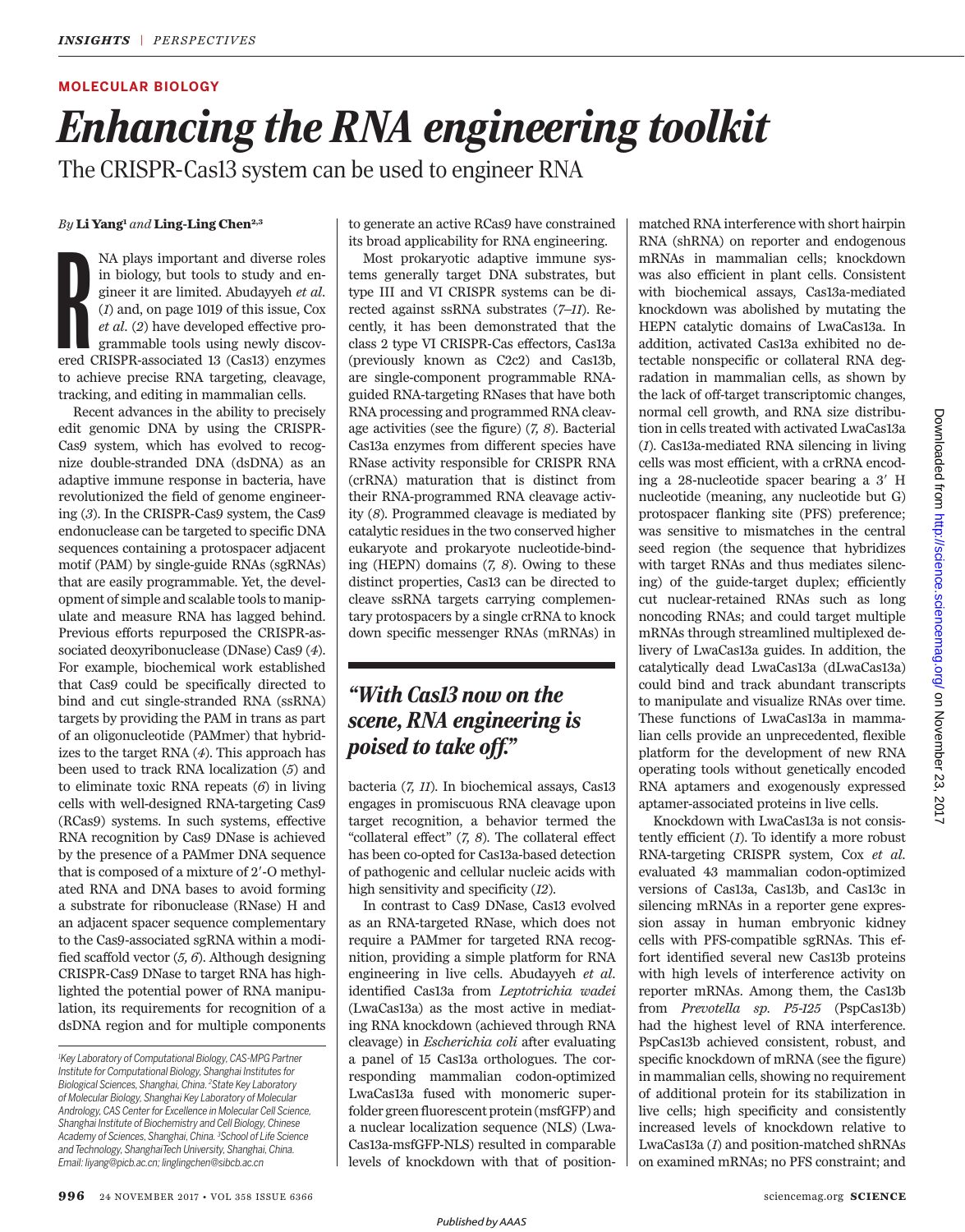## **RNA engineering with the RNA-guided RNase Cas13**

Two new systems, using LwaCas13a and PspCas13b, have been developed to engineer RNA. PspCas13b has been further developed to edit RNA by combining it with ADAR2<sub>DD</sub>.



## **Diferent base-editing platforms**

A nucleic acid modification enzyme, such as APOBEC/AID or ADAR1/2, can be combined with an RNA-guided nucleic acid binding protein to edit bases in DNA and RNA.



relative intolerance to single mismatches from base pairs 12 to 26 in 30-nucleotidelong spacers, and even less tolerance for double mismatches. Thus, Cas13b offers several advantages for more precise programmable RNA manipulation over Cas13a (*2*).

Cox *et al.* expand the applications of PspCas13b for RNA engineering to programmable base editing in RNA by fusing catalytically inactive PspCas13b (dCas13b) with the catalytic domain of adenosine (A) to inosine (I) deaminase 2 (ADAR2), a system referred to as RNA Editing for Programmable A to I Replacement (REPAIR). REPAIR directly converts A's to I's on mRNA and so could be used to engineer gene expression without disturbing the coding DNA. Depending on the length and quality of the RNA duplex that usually forms via the intramolecular hybridization of inverted repeat sequences within RNAs, ADAR editing can be either site-selective or promiscuous, and the resulting Is are functionally equivalent to guanosines (Gs) in translation and splicing (*13*). To engineer RE-PAIR, dCas13b was fused with the deaminase domain of ADAR2 (ADAR2 $_{\text{DD}}$ ), which harbors the E488Q mutation to improve editing efficiency and the T375G mutation to decrease off-target editing through destabilization of  $ADAR2<sub>nn</sub>$ -RNA binding. The dCas13b- $ADAR2<sub>nn</sub>$  fusion was recruited to target A's by a 50-nucleotide sgRNA with an A-C mismatch at the target A, with the hybridized RNA creating the required duplex substrate for ADAR activity. This optimized REPAIR system could effectively replace the targeted A with an I at an efficiency of 27% on endogenous mRNAs, with either no detectable or only a handful of off-target edits (*2*). The relatively low A-to-I RNA base-editing efficiency could be due to the naturally low ADAR editing activity because only up to 50% editing was observed, even on long perfectly matched duplexes (*13*). Alternatively, endogenous RNA targets may harbor structures that impede editing or may be coated with proteins, hampering recogni-

tion by the sgRNA for dCas13-ADAR binding and subsequent deamination. Nevertheless, the fact that REPAIR has no strict sequence constraints, can edit transcripts containing pathogenic mutations, and can be minimized to fit within the packaging limit of adeno-associated virus (AAV) vectors for viral delivery (*2*) make it a promising tool for RNA editing in research and therapeutics.

Programmable dCas9 or nickase Cas9 (nCas9) fused to members of the apolipoprotein B mRNA editing enzyme, catalytic polypeptide-like (APOBEC) family of cytidine deaminases or activation-induced cytidine deaminase (AID) can generate targeted C-to-T edits in DNA (*14*). Also, nCas9 fused to an enzyme with similar function to ADAR can lead to A-to-G base editing in genomic DNA (*15*). Compared with DNA base editing, the RNA base-editing platform described by Cox *et al.* directly converts A's to I's on RNA, independent of endogenous DNA repair pathways that are required for DNA base editing; it also does not have sequence constraints, such as the requirement of a nearby PAM for DNA base editors, and can specify a single A for editing. Importantly, engineering RNA lowers the risk of permanent and inherited offtarget edits to DNA, although the diversity of RNA copy numbers and structures could pose challenges for the achievement of efficient base editing in abundant RNAs. Thus, both DNA and RNA bases, including unwanted human disease-associated sites, can be readily edited or corrected by using different base-editing platforms (see the figure).

The development of programmable Cas13 has great potential to promote new and powerful tools for a spectrum of RNA manipulations, from efficient gene knockdown, to high-throughput screening, to visualization and RNA tracking, and to recruitment of RNA-binding proteins to modulate RNA activities and for precise RNA base editing. One thing is certain: With Cas13 now on the scene, RNA engineering is poised to take off.  $\blacksquare$ 

#### **REFERENCES AND NOTES**

- 1. O.O. Abudayyeh *et al.*, *Nature* 550, 280 (2017).
- 2. D. B. T. Cox *et al.*, *Science* 358, 1019 (2017).
- 3. H. Kim, J. S. Kim,*Nat. Rev.Genet*. 15, 321 (2014).
- 4. M. R. O'Connell *et al.*, *Nature* 516, 263 (2014).
- 5. D. A. Nelles *et al.*, *Cell* **165**, 488 (2016).<br>6. R. Batra *et al.*, *Cell* **170**, 899 e810 (201)
- 6. R. Batra *et al.*, *Cell*170,899 e810 (2017).
- 7. O.O. Abudayyeh *et al.*, *Science* 353, aaf5573 (2016).
- 8. A. East-Seletsky *et al.*, *Nature* 538, 270 (2016). 9. C. R. Hale *et al.*, *Cell*139, 945 (2009).
- 
- 10. P. Samai *et al.*, *Cell*161,1164 (2015). 11. A. A.Smargon *et al.*, *Mol. Cell* 65, 618 e617 (2017).
- 12. J. S.Gootenberg *et al.*, *Science* 356, 438 (2017).
- 13. K. Nishikura,*Nat. Rev. Mol.Cell Biol*. 17, 83 (2016).
- 14. A. C. Komor *et al*., *Nature* 533, 420 (2016). 15. N. M. Gaudelli *et al.*, *Nature* 10.1038/nature24644 (2017).

#### **ACKNOWLEDGMENTS**

L. L.C. is supported by the Chinese Academy of Sciences (XDB19020104) and Howard Hughes Medical Institute (55008728). L.Y. is supported by the National Natural Science Foundation of China (31730111).

10.1126/science.aar2400